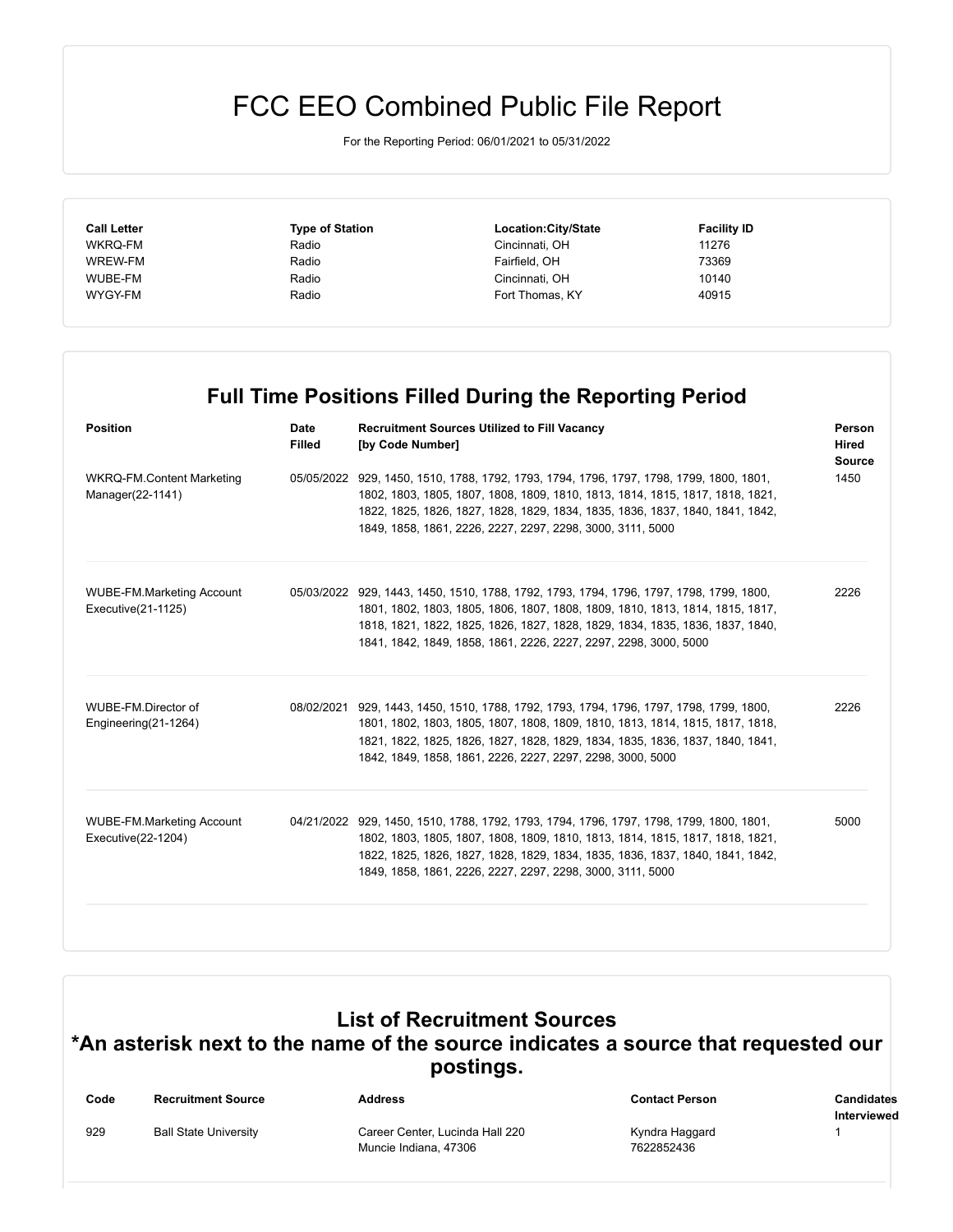| 1443 | All Access                              | 28955 Pacific Coast Highway #210<br>Malibu California, 90265   | 3104576616                    | $\mathbf 0$ |
|------|-----------------------------------------|----------------------------------------------------------------|-------------------------------|-------------|
| 1450 | Indeed.com                              | Austin Texas,                                                  |                               | 5           |
| 1457 | LinkedIn                                | 2029 Stierlin Ct<br>Mountain View California, 94043            |                               | 1           |
| 1510 | DePaul University                       | 1 E Jackson # 9500<br>Chicago Illinois, 60604                  | Handshake<br>3123625597       | $\mathbf 0$ |
| 1788 | African American Chamber of<br>Commerce | 2945 Gilbert Ave<br>Cincinnati Ohio, 45206                     | Marie Hughes<br>5137519900    | 0           |
| 1792 | <b>Bowling Green State University</b>   | Bowen-Thompson Student Union #225<br>Bowling Green Ohio, 43403 | Handshake<br>4193722356       | $\mathbf 0$ |
| 1793 | Cincinnati AFL CIO Labor<br>Council     | 1385 Tennessee Ave 2nd Floor<br>Cincinnati Ohio, 45229         | Peter McLinden<br>5134211846  | $\mathbf 0$ |
| 1794 | Mount St Joseph University              | 5701 Delhi Road<br>Cincinnati Ohio, 45233-1670                 | Cara Cross<br>5132444484      | $\mathbf 0$ |
| 1796 | DePauw University                       | 408 S Locust St<br>Greencastle Indiana, 46135                  | Handshake<br>7656584355       | $\mathbf 0$ |
| 1797 | Eastern Kentucky University             | 521 Lancaster Ave<br>Richmond Kentucky, 40475                  | Handshake<br>8596221296       | $\mathbf 0$ |
| 1798 | Georgetown College                      | Graves Center, 400 E College St<br>Georgetown Kentucky, 40324  | Jane Wechman<br>502-863-7094  | $\mathbf 0$ |
| 1799 | Hanover College                         | 517 Ball Dr<br>Hanover Indiana, 47243                          | Sue Tilley<br>812-866-6884    | $\mathbf 0$ |
| 1800 | *Indiana State University               | 231 North 6th Street<br>Terre Haute Indiana, 47809             | Teresa Dwyer<br>812-237-5000  | $\mathbf 0$ |
| 1801 | <b>JVC Career Services</b>              | 4540 Cooper Rd # 300<br>Cincinnati Ohio, 45242                 | Peter Landesman<br>5137452905 | $\mathbf 0$ |
|      |                                         |                                                                |                               |             |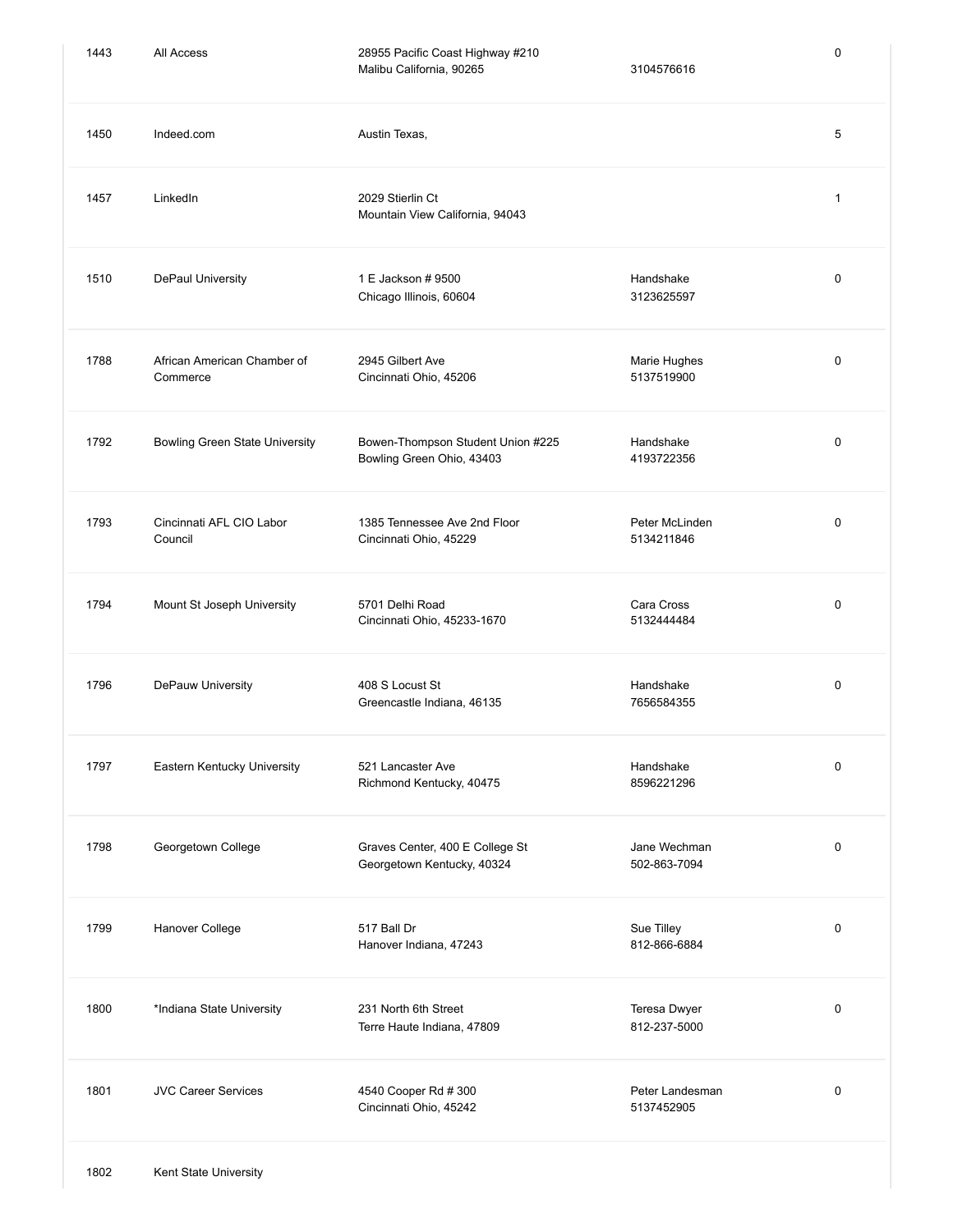| 261 Schwartz Center - 800 East Summit St.<br>Kent Ohio, 44242 |                             | Handshake<br>330-672-8361                               | 0                                 |           |
|---------------------------------------------------------------|-----------------------------|---------------------------------------------------------|-----------------------------------|-----------|
| 1803                                                          | Kenyon College              | 101 E Brooklyn St<br>Gambier Ohio, 43022                | Handshake<br>7404275165           | 0         |
| 1805                                                          | Marietta College            | 215 Fifth St<br>Marietta Ohio, 45750                    | Handshake<br>7403764480           | 0         |
| 1806                                                          | Miami University Oxford     | 550 E Spring St<br>Oxford Ohio, 45056                   | Handshake<br>5135293835           | 0         |
| 1807                                                          | *Miami University Regionals | 4200 N. University Blvd<br>Middletown Ohio, 45042       | Steve Whayne<br>5132174036        | 0         |
| 1808                                                          | Morehead State University   | 150 University Blvd<br>Morehead Kentucky, 40351         | Megan Boone<br>6067832233         | 0         |
| 1809                                                          | <b>NAACP Cincinnati</b>     | 3494 Reading Rd<br>Cincinnati Ohio, 45229               | Joe Mallory<br>5132811900         | 0         |
| 1810                                                          | *Ohio Media School          | 9882 Rockside Rd<br>Valley View Ohio, 44125             | Lynda Leciejewski<br>234-203-2768 | 0         |
| 1813                                                          | Ohio Dominican University   | 1216 Sunbury Rd<br>Columbus Ohio, 43219                 | Handshake<br>6142514733           | $\pmb{0}$ |
| 1814                                                          | Ohio Wesleyan University    | HWCC 324, 40 Rowland Ave<br>Delaware Ohio, 43015        | Handshake<br>7403683152           | 0         |
| 1815                                                          | Otterbein University        | 1 South Grove St<br>Westerville Ohio, 43081             | Handshake<br>6148231456           | 0         |
| 1817                                                          | Shawnee State University    | 940 Second St<br>Portsmouth Ohio, 45662                 | Handshake<br>7403513027           | 0         |
| 1818                                                          | Ohio Means Jobs             | 1916 Central Pkwy<br>Cincinnati Ohio, 45214             | Rosemary Peterson<br>5139467252   | 0         |
| 1821                                                          | Thomas More College         | 333 Thomas More Pkwy<br>Crestview Hills Kentucky, 41017 | Handshake<br>8593443326           | 0         |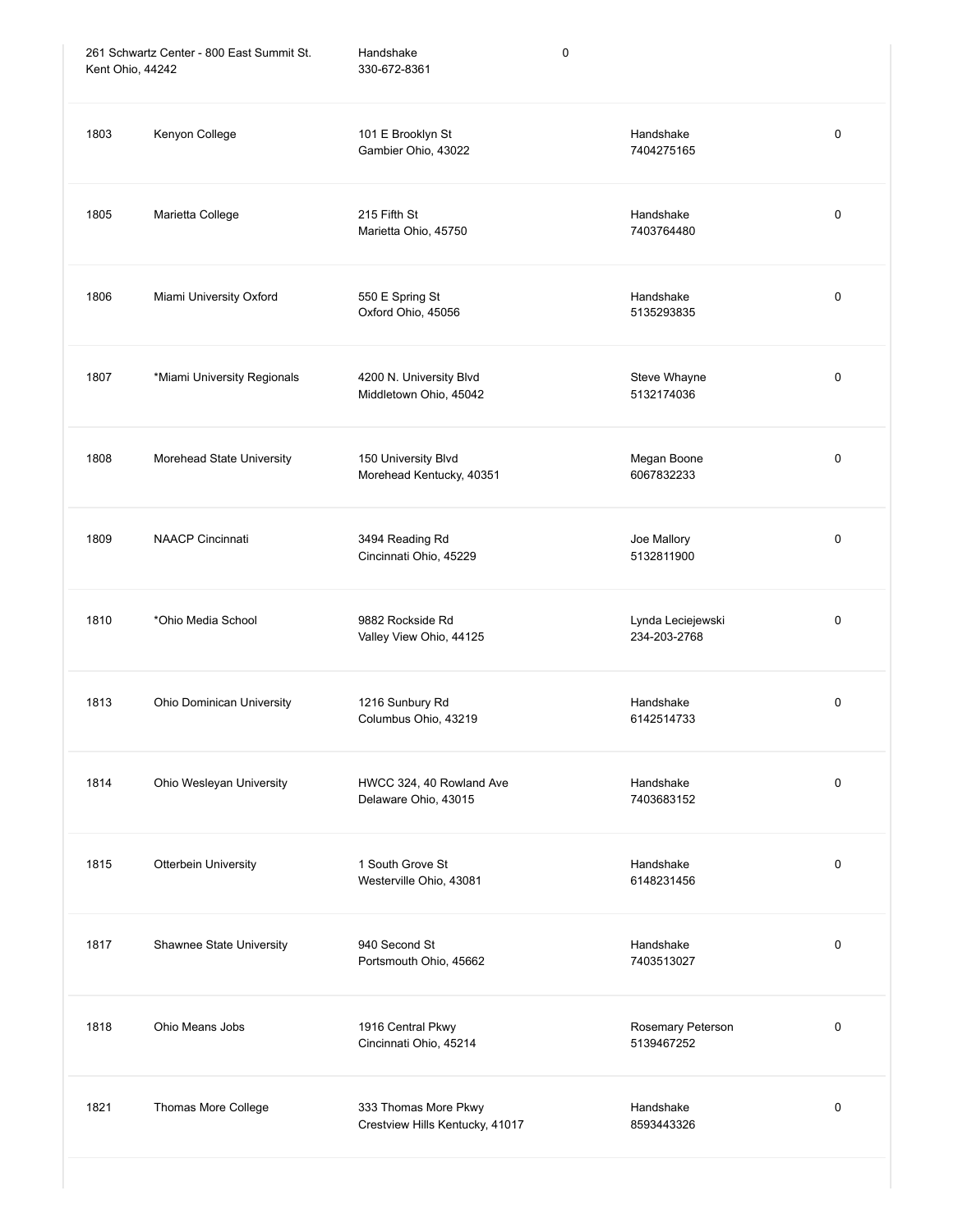| 1822 | University of Cincinnati<br>140 University Pavilion<br>Cincinnati Ohio, 45221 |                                                                                                | Handshake<br>5135566008             | 1              |
|------|-------------------------------------------------------------------------------|------------------------------------------------------------------------------------------------|-------------------------------------|----------------|
| 1825 | University of Cincinnati (EP&S)                                               | 555 Steger Student Life Center<br>Cincinnati Ohio, 45221                                       | Ewaniki Moore-Hawkins<br>5135566008 | 1              |
| 1826 | University of Dayton                                                          | 300 College Park Dr<br>Dayton Ohio, 45469                                                      | Handshake<br>9372292073             | 1              |
| 1827 | *University of Indianapolis                                                   | 1400 East Hanna Ave<br>Indianapolis Indiana, 46227                                             | Chrissi Laut<br>3177883923          | 0              |
| 1828 | University of Louisville                                                      | Houchens Building, LLO3, 2211 S Brook St<br>Louisville Kentucky, 40292                         | Handshake                           | 0              |
| 1829 | Urban League of Greater<br>Cincinnati                                         | 3458 Reading Rd<br>Cincinnati Ohio, 45229                                                      | Rahman Shabazz<br>5132819955        | 0              |
| 1834 | Western Kentucky University                                                   | 1906 College Heights Blvd #11052<br>Bowling Green Kentucky, 42101                              | Handshake<br>2707453095             | 0              |
| 1835 | Wilmington College                                                            | Pyle Center Box 1306 1870 Quaker Way<br>Wilmington Ohio, 45177                                 | Nina Talley<br>9374812299           | 0              |
| 1836 | Wright State University                                                       | 334 Student Union 3640 Colonel Glenn<br>Dayton Ohio, 45435                                     | Handshake<br>9377752556             | 0              |
| 1837 | <b>Xavier University</b>                                                      | 3800 Victory Pkwy<br>Cincinnati Ohio, 45207                                                    | Handshake<br>5137453140             | 1              |
| 1840 | The Ohio State University                                                     | 1640 Neil Ave<br>Columbus Ohio, 43201                                                          | Handshake<br>6142924086             | $\pmb{0}$      |
| 1841 | Ohio University                                                               | 507 Baker Center<br>Athens Ohio, 45701                                                         | Handshake<br>7405931394             | 0              |
| 1842 | University of Kentucky                                                        | 408 Rose St<br>Lexington Kentucky, 40506                                                       | Handshake<br>8592570550             | 0              |
| 1849 | University of Cincinnati College -<br>Conservatory of Music                   | College-Conservatory of Music, 290 CCM<br>Blvd, P.O. Box 210236<br>Cincinnati Ohio, 45221-0236 | Anne Cusing-Reid<br>5135569481      | $\overline{2}$ |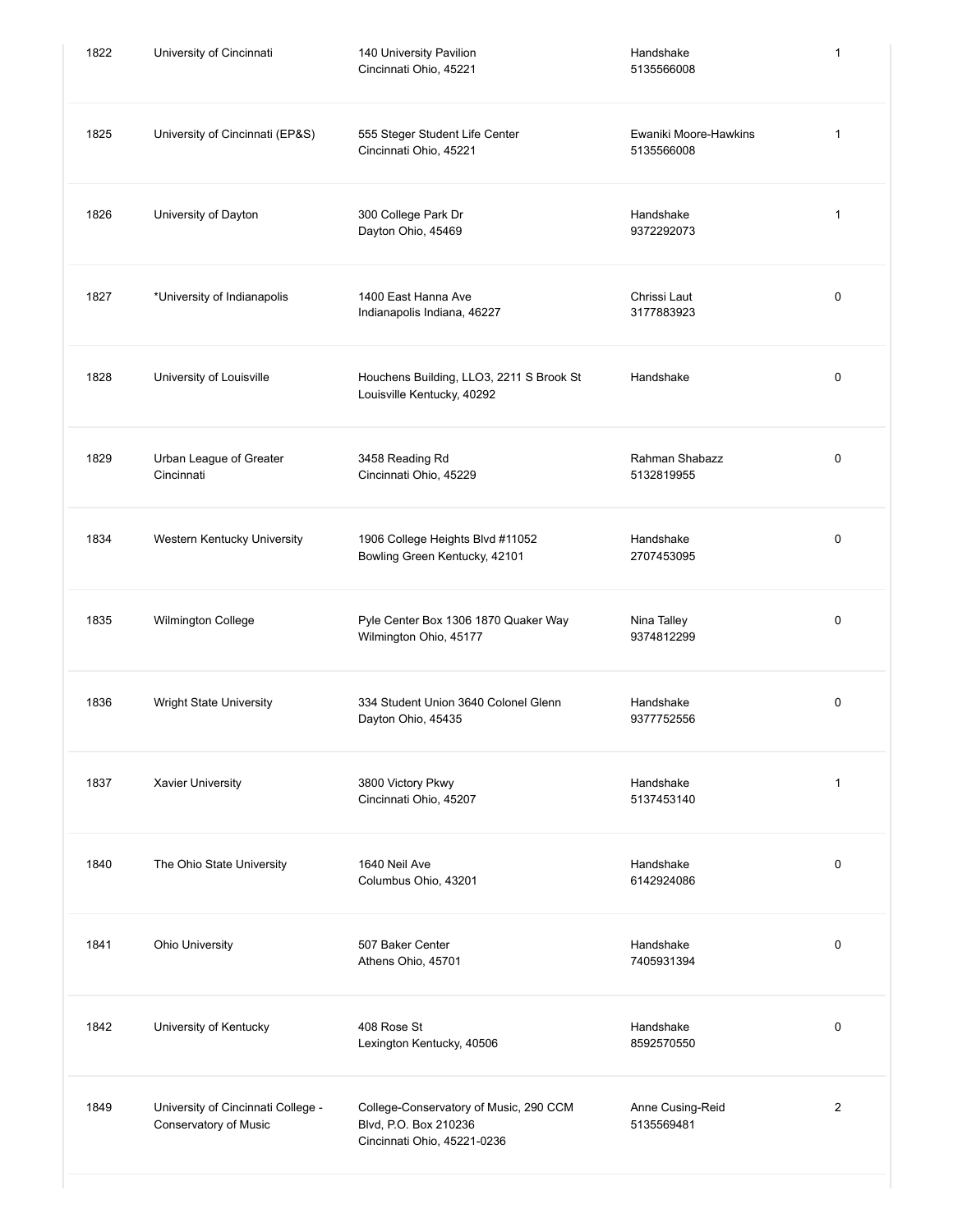| 1858 | Northern Kentucky University               | 1 Nunn Drive (UC 225)<br>Highland Heights Kentucky, 41099                   | Handshake<br>859-572-6196            | $\mathbf 0$ |
|------|--------------------------------------------|-----------------------------------------------------------------------------|--------------------------------------|-------------|
| 1861 | Ohio Association of<br><b>Broadcasters</b> | 17 South High St #1010<br>Columbus Ohio, 43215                              | Andy Hartzell<br>6142284052          | $\pmb{0}$   |
| 2226 | Employee Referrral                         |                                                                             |                                      | 4           |
| 2227 | Northern Kentucky Career<br>Center         | 1324 Madison Ave<br>Covington Kentucky, 41011                               | <b>Heather Mullins</b><br>8592922604 | $\pmb{0}$   |
| 2297 | <b>Purdue University Northwest</b>         | 2200 169th St<br>Hammond Indiana, 46323                                     | Handshake<br>2199892600              | $\mathbf 0$ |
| 2298 | <b>Butler University</b>                   | 4600 Sunset Ave<br>Indianapolis Indiana, 46208                              | Handshake<br>3179409383              | $\mathbf 0$ |
| 3000 | <b>HBI Career Site</b>                     |                                                                             |                                      | $\mathbf 0$ |
| 3111 | Army PaYS                                  | TRADOC G3/5/7, Accessions Directorate<br>Fort Eustis (JBLE) Virginia, 23604 | Samuel Armstrong                     | $\mathbf 0$ |
| 5000 | Internal                                   |                                                                             |                                      | 3           |
|      |                                            |                                                                             |                                      |             |

## **Outreach Activities Name of Event/ Initiative Contact Person Date Description of Initiative** Career Fair **Career Fair** Xavier University **Career Fair** 02/10/2022-02/10/2022 Hubbard Radio Cincinnati's Sales Manager participated in Xavier University's meet the firms events. These events are opportunities for students to learn more about and explore different potential career paths in marketing. It is an opportunity for students to get a better sense of what a marketing role might look like by discussing what kind of marketing work Hubbard Radio Cincinnati does, what a typical day or project looks like and what skills students need to be successful in a marketing role. FCC EEO Program Compliance Training 2021 Michelle Ott, Director - Human Resources 10/21/2021- 10/29/2021 Managers & supervisors of Hubbard Radio Cincinnati received training on the FCC's rules regarding equal employment opportunities. They also reviewed EEO laws